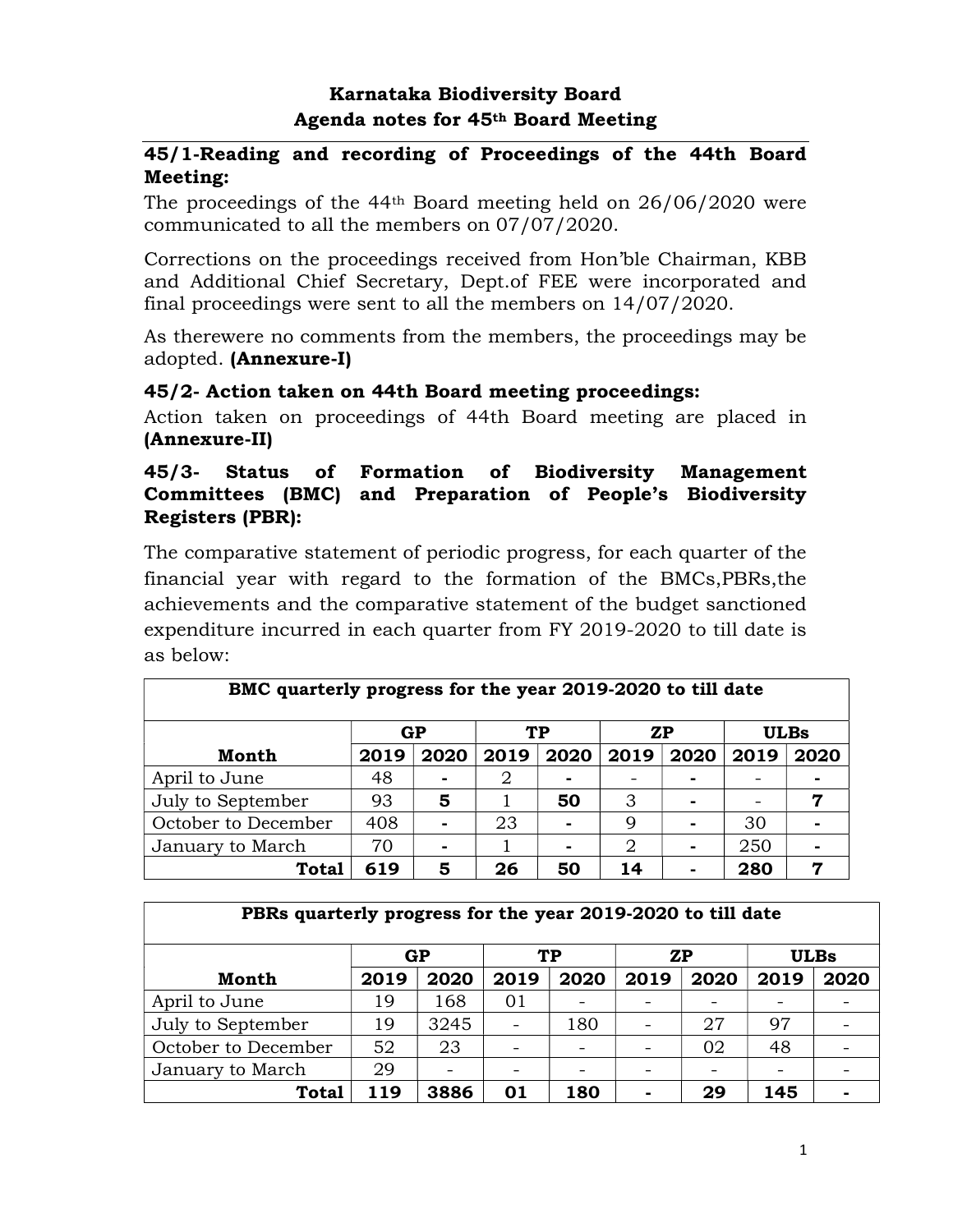|                   | 2019-2020      | 2020-2021      | Amount         |
|-------------------|----------------|----------------|----------------|
| <b>Budget</b>     | (Rs. In lakhs) | (Rs. In lakhs) | released for   |
| <b>Sanctioned</b> |                |                | the year 2020- |
|                   |                |                | 2021           |
|                   |                |                | (Rs. In lakhs) |
|                   | 376 lakhs      | 424.21 lakhs   | 147.54 lakhs   |

Г

### Budget Sanctioned for the year 2019-20 and 2020-21

| <b>Statement of Quarterly Expenditure</b> |               |                |         |              |                |  |
|-------------------------------------------|---------------|----------------|---------|--------------|----------------|--|
| 2019-20                                   |               |                |         | 2020-2021    |                |  |
| Quarter                                   | <b>Months</b> | <b>Total</b>   | Quarter | Months       | <b>Total</b>   |  |
| 1st                                       | Apr-Jun       | 1,10,55,794.00 | 1st     | Apr-June     | 1,77,58,963.00 |  |
| 2nd                                       | July-Sep      | 6,53,3,889.00  | 2nd     | July-Sep     | 2,10,52,591.00 |  |
| 3rd                                       | Oct-Dec       | 8,35,6,096.00  | 3rd     | Oct-Dec      |                |  |
| 4th                                       | Jan-Mar       | 19,44,2,785.00 | 4th     | Jan-Mar      |                |  |
|                                           | <b>Total</b>  | 4,53,88,564.00 |         | <b>Total</b> | 3,88,11,554.00 |  |

### Status of Biodiversity Management Committees

| Panchayats         | <b>Total No. of</b><br><b>BMCs</b> | <b>No.of BMCs</b><br>Constituted | <b>Balance to be</b><br>constitute |
|--------------------|------------------------------------|----------------------------------|------------------------------------|
| Grama Panchayat    | 6012                               | 6012                             |                                    |
| Taluka Panchayat   | 226                                | 226                              | $\overline{\phantom{0}}$           |
| Zilla Panchayat    | 30                                 | 30                               |                                    |
| Urban Local Bodies | 287                                | 286                              |                                    |
| <b>Total</b>       | 6555                               | 6554                             | $1*$                               |

### Note: \* In Urban Local Body Kudremukh notified area council is declared as National Park.

Status of People's Biodiversity Registers

| Panchayats         | <b>Total No. of</b> | <b>No.of PBRs</b> | <b>Balance to be</b> |
|--------------------|---------------------|-------------------|----------------------|
|                    | <b>BMCs</b>         | prepared          | prepare              |
| Grama Panchayat    | 6012                | 6012              |                      |
| Taluka Panchayat   | 226                 | 212               | 14                   |
| Zilla Panchayat    | 30                  | 29                | 01                   |
| Urban Local Bodies | 287                 | 145               | 142                  |
| <b>Total</b>       | 6555                | 6398              | 157                  |

#### Achieved 97.6%

The subject is placed before the Board for information.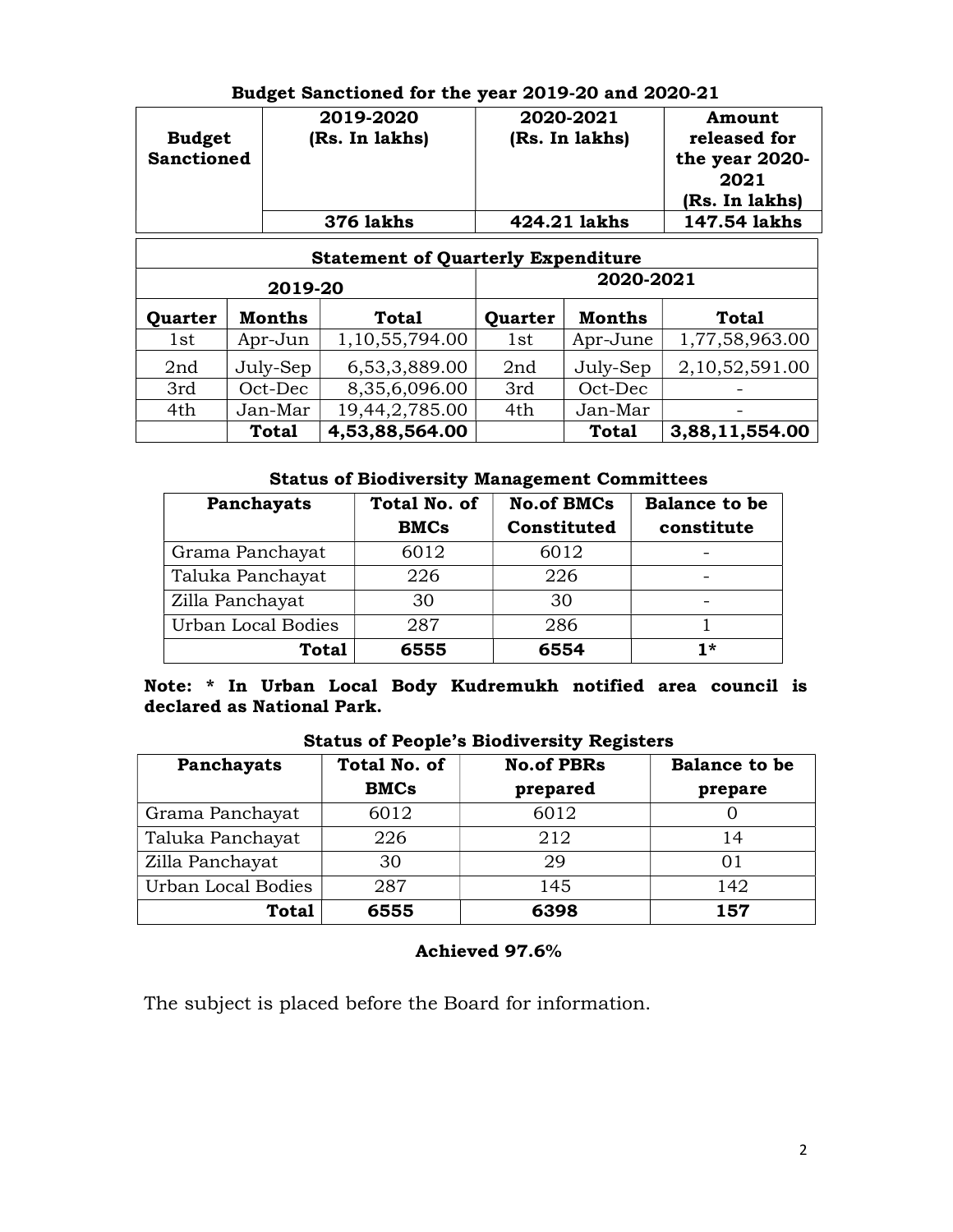### 45/4 - Trainings / Workshops/ Video Conference / Meetings conducted and Field Vistis by the Board from June 2020 October 2020

| $\mathbf{1}$   | 19/06/2020 | Meeting under the Chairmanship of<br>Special<br>Commissioner, BBMP related to constitution of BMC<br>and preparation of PBRs.                           |
|----------------|------------|---------------------------------------------------------------------------------------------------------------------------------------------------------|
| $\overline{2}$ | 22/06/2020 | Meeting under the Chairmanship of Chief Executive<br>Officer, Zilla Panachayat, Bangalore related<br>to<br>constitution of BMC and preparation of PBRs. |
| 3              | 26/06/2020 | 44 <sup>th</sup> Board Meeting.                                                                                                                         |
| $\overline{4}$ | 29/06/2020 | Video Conference under the Chairmanship<br>of<br>Chairman, NBA to review the progress of PBR and<br>BMCs.                                               |
| 5              | 06/07/2020 | Review meeting under the Chairmanship of ACS and<br>Development Commissioner, GoK on PBR and BMC<br>progress.                                           |
| 6              | 21/07/2020 | Video Conference under the Chairmanship of PCCF<br>and Member Secretary, KBB to review the progress<br>of BMCs and PBR with DCFs (SF).                  |
| $\overline{7}$ | 30/07/2020 | Video Conference under the Chairmanship of<br>Chairman, NBA to review the progress of PBR and<br>BMCs.                                                  |
| 8              | 12/08/2020 | Zoom App meeting with NBA related to GEF Project.                                                                                                       |
| 9              | 14/08/2020 | Video Conference under the Chairmanship of PCCF<br>and Member Secretary, KBB to review the progress<br>of BMCs and PBR with DCFs (SF).                  |
| 10             | 18/08/2020 | Video Conference to review the NMPB Project by<br>Ministry of Ayush.                                                                                    |
| 11             | 27/08/2020 | Panel of Advocates meeting on ABS.                                                                                                                      |
| 12             | 31/08/2020 | Video Conference under the Chairmanship<br><sub>of</sub><br>Chairman, NBA to review the status of PBR and<br>BMCs.                                      |
| 13             | 08/09/2020 | Meeting under the chairmanship of ACS and<br>Development Commissioner discuss on NGT order<br>for constitution of BMCs and Preparation of PBRs.         |
| 14             | 09/09/2020 | the Chairmanship<br>Video<br>Conference<br>under<br><sub>of</sub><br>APCCF (SF) to review the progress of BMC and PBRs<br>with DCFs (SF).               |
| 15             | 14/09/2020 | Video Conference under the Chairmanship of Chief<br>Secretary, GoK to review the progress of BMCs.                                                      |
| 16             |            | Meeting of the Expert Committee on ABS                                                                                                                  |
| 17             | 21/09/2020 | Conference<br>Video<br>under<br>the<br>Chairmanship<br><sub>of</sub><br>Chairman, NBA to review the status of BMCs and<br>PBR.                          |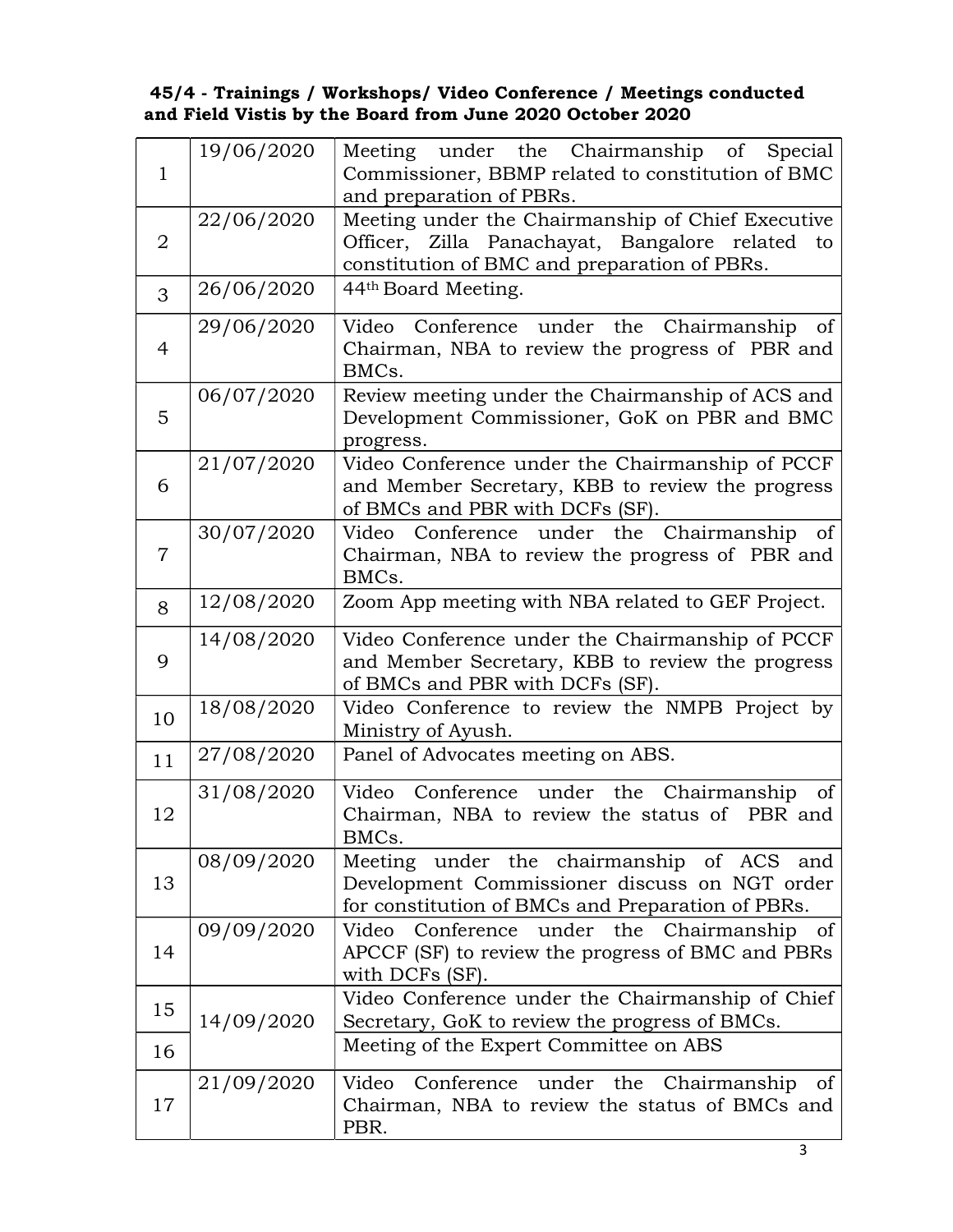| 18 | 25/09/2020 | Research Advisory Committee meeting to review the<br>research proposals.                                                                   |  |  |  |
|----|------------|--------------------------------------------------------------------------------------------------------------------------------------------|--|--|--|
| 19 | 30/09/2020 | Meeting of the Expert Committee on ABS.                                                                                                    |  |  |  |
|    | 06/10/2020 | Meeting with CCF, Mysore and DCF (SF) Mandya to<br>review the preparation of PBRs at DCF (SF) office at<br>Mandya.                         |  |  |  |
| 20 |            | Meeting with CCF, Mysore and DCF (SF) Mysore to<br>review the preparation of PBRs in CCF office and<br>visited BMC in Mysore District.     |  |  |  |
|    | 07/10/2020 | Meeting with CCF, Kodagu and DCF (SF) Kodagu to<br>review the preparation of PBRs at Titimati.                                             |  |  |  |
| 21 |            | Visited College of Forestry, meeting with DEAN<br>College of Forestry and discussed about<br>the<br>Reserach work related to Biodiversity. |  |  |  |
| 22 | 12/10/2020 | Video Conference under the Chairmanship of PCCF<br>and Member Secretary, KBB to review the progress<br>of BMCs and PBR with DCFs (SF).     |  |  |  |

Trainings / Workshops/ Video Conference / Meetings conducted and Field Vistis by the the Hon'ble Chairman, KBB from June 2020 October 2020

| Sl.No          | <b>Date</b> | <b>Meetings</b>                                                                                                                                                                                          |
|----------------|-------------|----------------------------------------------------------------------------------------------------------------------------------------------------------------------------------------------------------|
| $\mathbf{1}$   | 20/06/2020  | Land sliding meeting with Deputy Commissioner,<br>CCF, Asst. Commissioner and Deputy Conservator<br>of Forests at Madikeri.                                                                              |
| $\overline{2}$ | 25/06/2020  | Participated in Vruksharopana programme<br>at<br>Shimoga. Discussed with CCF, DCF and Forest<br>Officer about the development of Forests.                                                                |
| 3              | 02/07/2020  | BMC and Biodiversity activities meeting with DCF<br>(SF), Ankola BMC Chairman, Members and RFO<br>discussed about Forest Development activities with<br>DCF (Territorial), ACF and Chief Officer Ankola. |
| $\overline{4}$ | 07/07/2020  | Conservation of forests and landsliding meeting at<br>Thirthahalli taluk, Shimoga District with Forest<br>officers.                                                                                      |
| 5              | 09/07/2020  | Visited Medicinal Mulikavana at<br>Balegere<br>and<br>Sagara discussed with DCF (Territorial) about<br>conservation of medicinal plants.                                                                 |
| 6              | 31/07/2020  | Visited Chitraduga district, discussed<br><sub>on</sub><br>conservation of Biodiversity with<br>Deputy<br>Commissioner and DCF (Terrtorial), Officers of<br>Agriculture, Horticulture and Media people.  |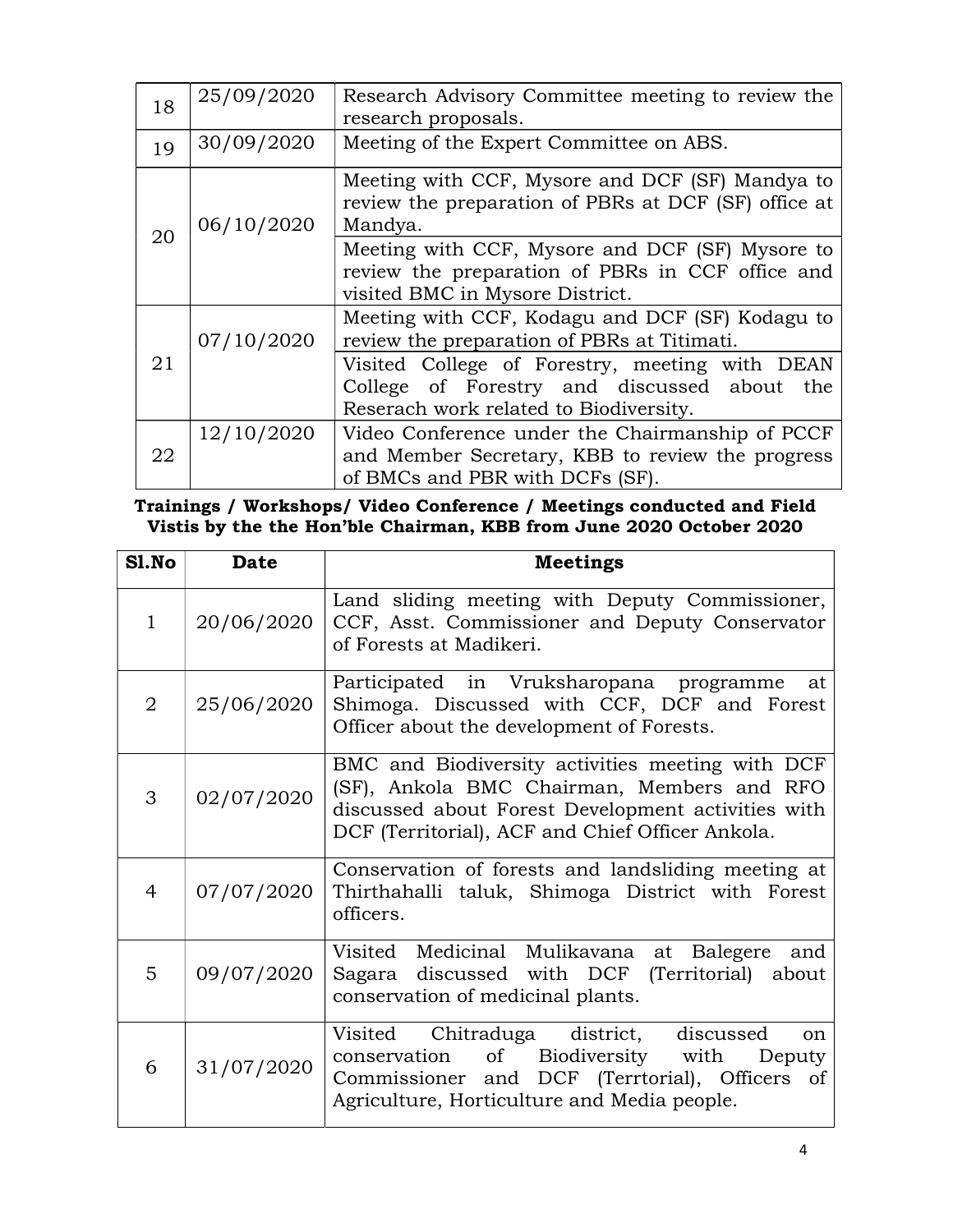| $\overline{7}$ |            | Visited river basin of Sharavahi and review the<br>status of Forest, Ecology and Environment. Meeting<br>with BMC.                                                                |
|----------------|------------|-----------------------------------------------------------------------------------------------------------------------------------------------------------------------------------|
| 8              | 05/08/2020 | Visited Kattalekhan conservated area at Siddapura<br>taluk, Uttara Kannada district and discussed<br>landsliding issues with Experts, DCF, Tahasildar<br>Honnavar and AC, Kumuta. |
| 9              | 09/08/2020 | Visited Shimoga district discussed the issue on<br>status of Forest, Ecology and Environment and with<br>DCFs of Shimoga, Sagara, Officers of Horticulture<br>and BMC members.    |
| 10             | 11/08/2020 | Visited Manchalebommathi ruined area of forest at<br>Sagara.                                                                                                                      |
| 12             | 19/08/2020 | Visited<br>DC office, discussed<br>Hasan<br>about<br>development and conservation of Forest, Ecology<br>and Enviromnet with forest officers.                                      |
| 13             | 20/08/2020 | Farmer's rehabilitation meeting with Assistant<br>Commissioner at Sirsi.                                                                                                          |
| 14             | 25/08/2020 | with<br>Review meeting of Khan Forests<br>Asst.<br>Commissioner, ACF and RFO Sagara                                                                                               |
| 15             | 28/08/2020 | Visited<br>Padmagiri Betta<br>Gudibande,<br>at<br>Chikkaballapura district. Discussed<br>about<br>constitution of BMCs with Members of BMC and<br>DCF, Chikkaballapur.            |
| 16             | 30/08/2020 | Vruksha pooja programme at Hon'ble Chief Minister.                                                                                                                                |
| 17             | 31/08/2020 | Visited, Ambu thirtha, Huncha Grama, Amrutha<br>Grama, Billeshwara Devara kadu, Ambligola Forest<br>Area at Shimoga.                                                              |
| 18             | 03/09/2020 | Visited landsliding area of Jajigudde and Vanalli at<br>Sirsi taluk. Meeting with Poojya Sonda Swarnavalli<br>Swamiji, Zilla Panchyath and Taluka Panchayath<br>members.          |
| 19             | 07/09/2020 | Meeting with BMC Members of Kadle<br>Grama<br>Panchayat Honnavar taluk. Visited Aghanashini<br>Gajani at Kumuta.                                                                  |
| 20             | 11/09/2020 | the<br>co-ordination<br>Meeting with<br>of<br>Kadamba<br>Marketing, at Auditorium, APMC Yard discussed<br>about conservation and progress of Mango species.                       |
|                |            | 5                                                                                                                                                                                 |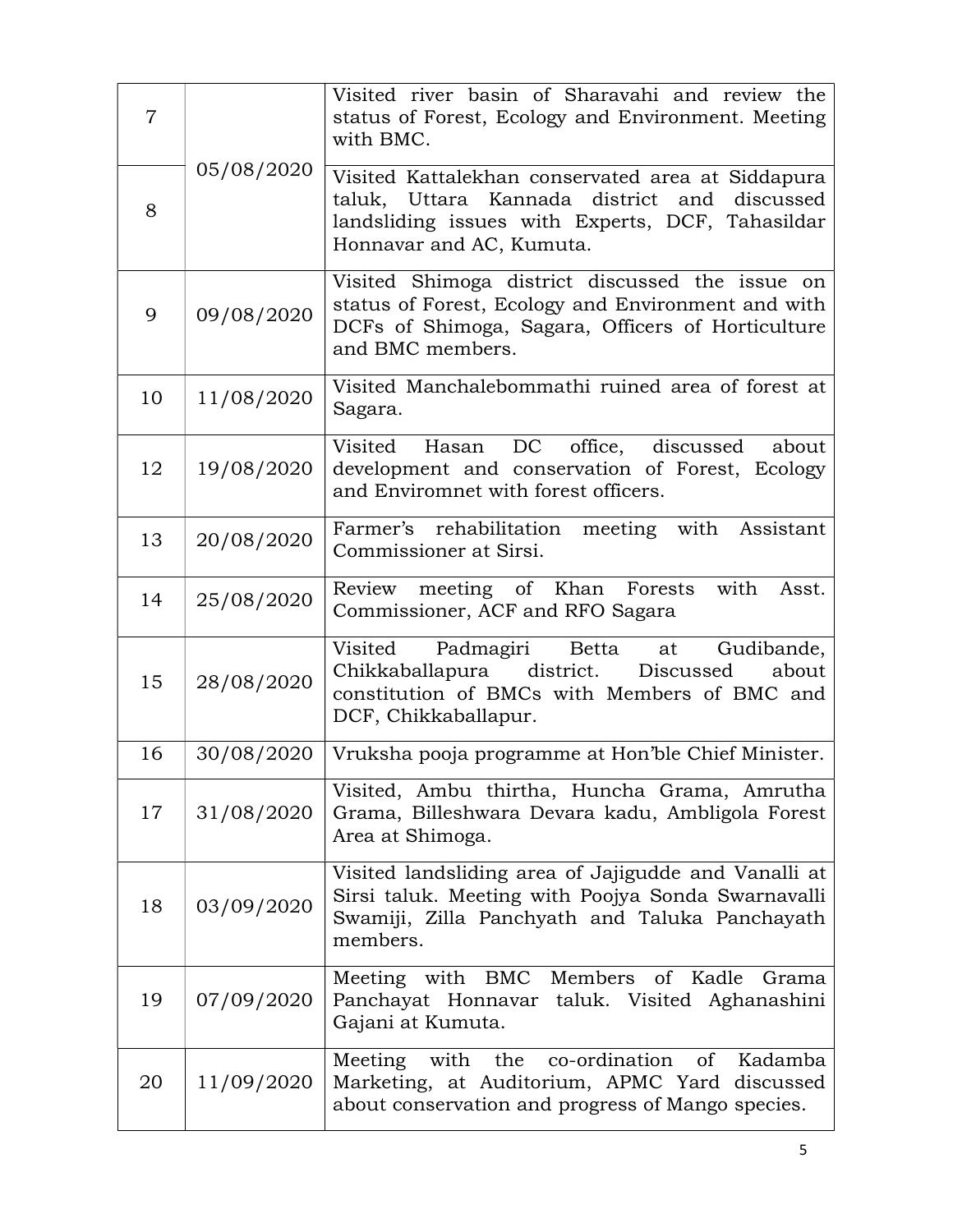| 21 | 16-09-2020 | Visited GKVK campus with KBB Staffs. Discussed<br>with Vice Chancellor related to conservaiton of<br>Biodiversity Heritage Site.                                                                                                                       |
|----|------------|--------------------------------------------------------------------------------------------------------------------------------------------------------------------------------------------------------------------------------------------------------|
| 22 | 19-09-2020 | Meeting with Kudur taluk panchayat biodiversity<br>committee Members, DCF, ACF, RFO,EO<br>and<br>vagarehalli GP members and Heritage site visit.                                                                                                       |
| 23 | 24-09-2020 | Visited Sirsi taluk Golikoppa mountain Forests and<br>held meeting with DCF, ACF, RFO, and others<br>discussed about Trees death by diseases<br>and<br>solution for the same.                                                                          |
| 24 | 02-10-2020 | Visited Subhramanya GP biodiversity committee<br>meeting and celebrated Gandhi Jayanthi and<br>Kumaradhara Rejunevation Abhiyan and conducted<br>meeting at Sulya TP.                                                                                  |
| 25 | 03/10/2020 | Visited Pilikula Nisraga Dhama and Mangalore<br>University, conducted meeting with the officials of<br>Nisarga Dhama and Vice Chancellor.<br>Conducted<br>meeting with CCF, DC and all district level officers<br>dicussed on conservation of Forests. |
| 26 | 04/10/2020 | Visited Kadaba, meeting with BMC TP and abhiyan<br>to Kumaradahara river.                                                                                                                                                                              |
| 27 | 07-10-2020 | Visited Sagar DCF office and held meeting with DCF,<br>ACF, RFO, EO and others regarding Workshop for<br>the Honey, Bamboo etc.                                                                                                                        |
| 28 | 09-10-2020 | Visited Gudavi Bird Sanctuary with DCF and RFO<br>discussed about development and consevation of<br>Bird Sanctuary. Attended District Level Interaction<br>workshop programme at Soraba.                                                               |
| 29 | 14/10/2020 | Visited<br>taluka attended workshop<br>Sagara<br>on<br>Conservation of Mango, Bamboo and Honey Bee.                                                                                                                                                    |

# 45/5 - Directions of the State Government under Section 49(1) of the BD Act, 2002:

The State Government vide its Directions dated 15/09/2020, has issued a window of opportunity of 60 days from the date of the order, for the entities to comply with the provisions of the BD Act and Rules, 2005. The Directions and the Standard Operating Procedure to implement the said Directions as advised by the empanelled advocates of the Board is put up for the deliberation and approval of the Board.

## (Annexure-III)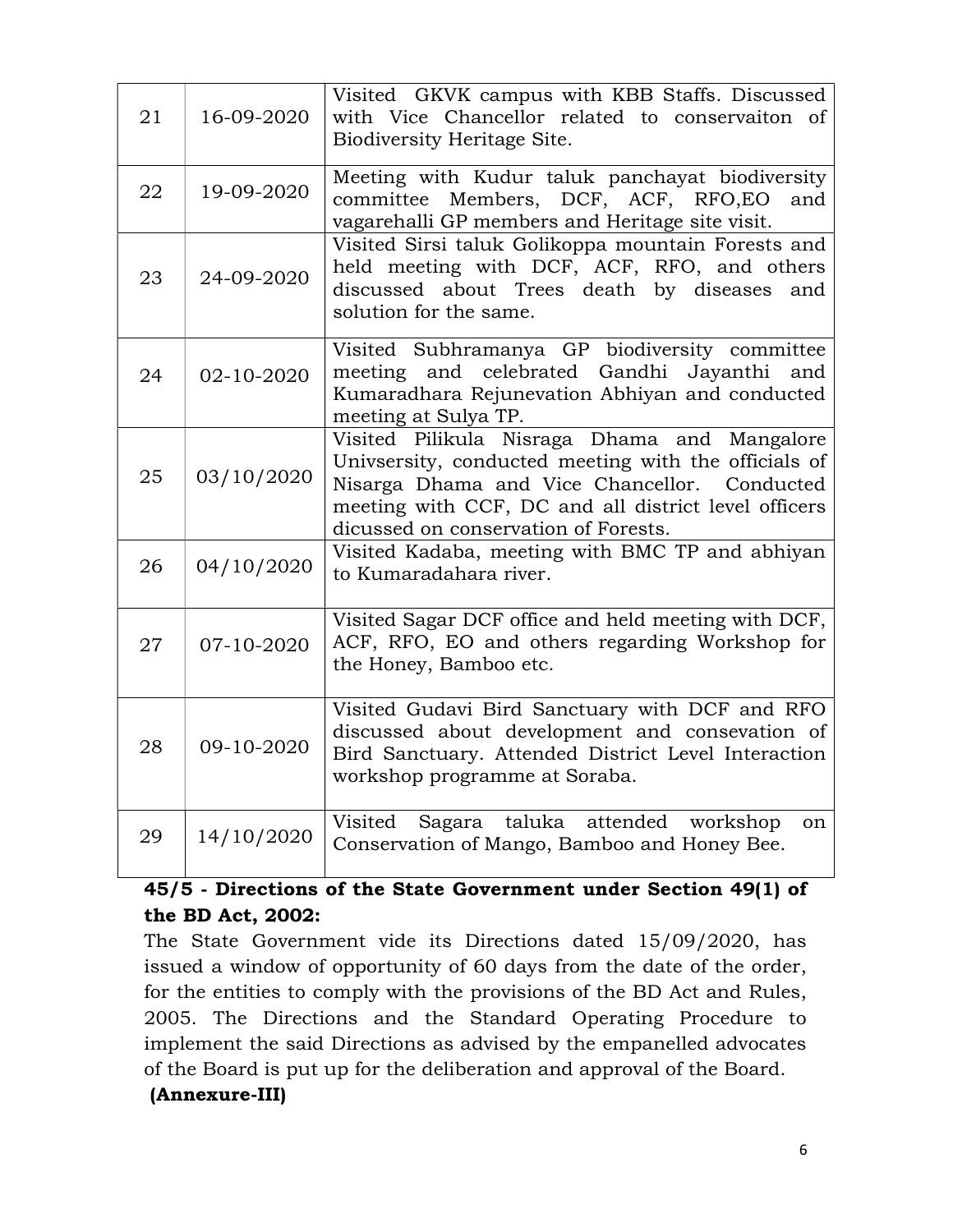# 45/6-Amendment to the Rule 15 of Karnataka Biological Diversity Rules, 2005:

The Rule 15 of Karnataka Biological Diversity Rules 2005 was amended by the Government of Karnataka vide Notification No.FEE 24 ENV 2018 dated 30/09/2020. These rules called the Karnataka Biological Diversity (Amendment) Rules, 2020 is placed before the Board for information. (Annexure-IV)

# 45/7 - Resolution of the Board to conduct litigations:

The Panel of advocates have recommended that a specific resolution may be required to be passed at the Board for the initiation of litigations against the entities that were party to the WP filed (WP No.6111-54/2019) at the High Court of Karnataka, Bangalore in 2019. The draft of the resolution and the legal notice that needs to be issued to the defaulting entities is put up to the Board for approval to pursue legal action against these entitites in case of continued default in signing the ABS approval Agreement document and submission of the ABS obligation. (Annexure-V).

# 45/8 -Identification and conservation of Special Eco-systems:

The Board has taken up several initiatives to carry forward this objective under the guidance of Hon'ble Chairman, Sri Ananth Hegde Ashisara. Some of such key activities done in last six months are placed here for the kind information of the Board:

- i. Chairman, Member Secretary and Officials are conducing periodic review meetings in order to sensitize the BMCs of the entire state (GP, TP & District level), so that they are further empowered to carry forward the functions as per BD Act, 2002.
- ii. Chairman, officials and staff of the Board are conducting field visits all over the state to identify vital biodiversity rich regions. Hence, several unique biodiversity rich ecosystems like community conserved areas, Sacred Groves, Kaan forests, Sacred Ponds, vital river stretches etc are identified by taking inputs from all possible sources. As a result of this, many BMCs have even submitted their resolutions to KBB on declaring certain vital biodiversity rich zones in their area as "Biodiversity Heritage Sites". The Board recognizes and appreciates the significance of the proactive role being played by the BMCs in this regard.
- iii. Under the guidance of the Chairman, the Board facilitated the process of celebration of "International Day for Biological Diversity-2020" across the state, by involving the GP, TP, ZP,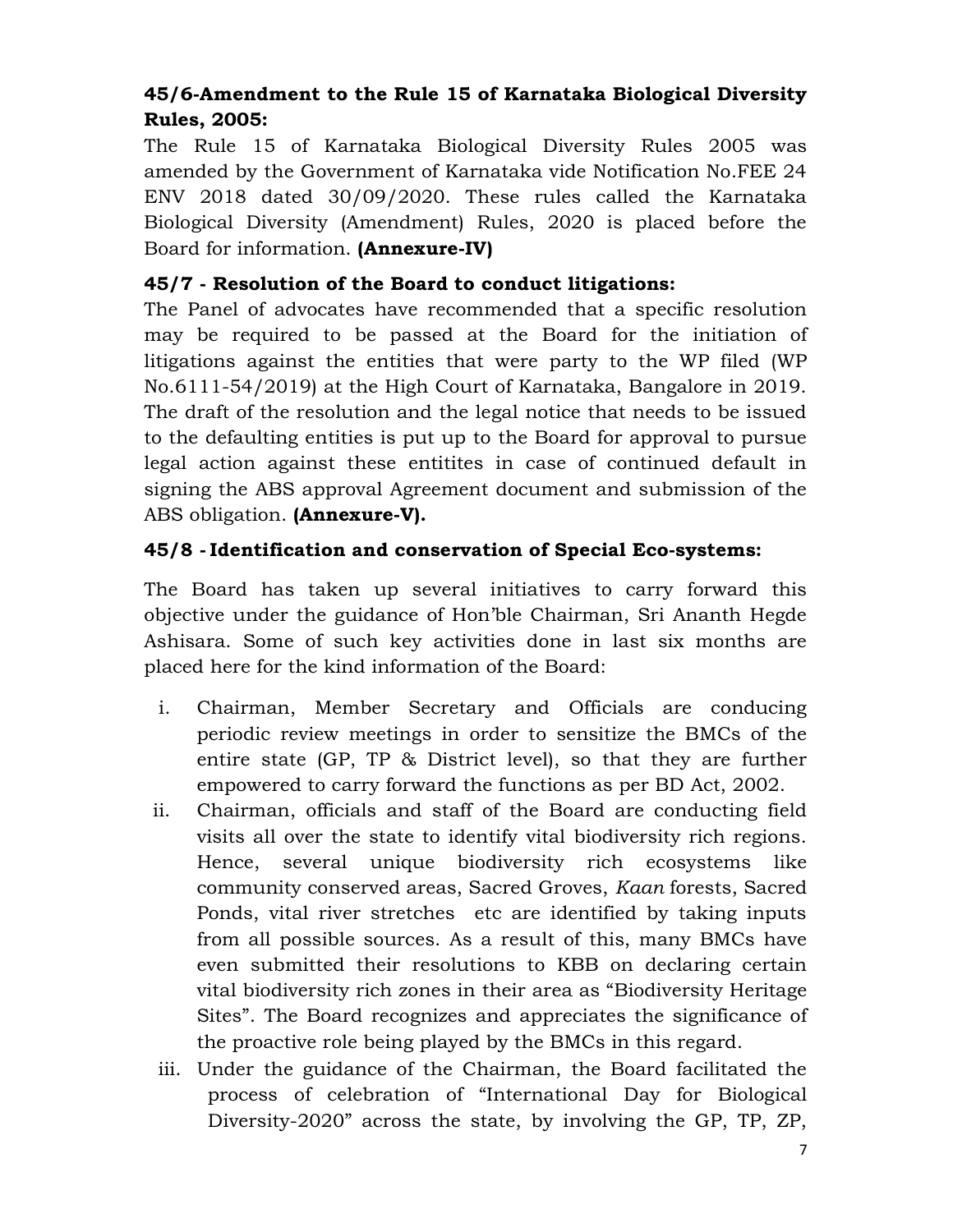BMC, VFC and KFD. State wide "Biodiversity Conservation Campaign" was also organized at local body levels in all districts of the state.

- iv. Chairman is conducting review meetings at district level by involving district administration and Zilla Panchayat to facilitate the task of carrying forward all the objectives of KBB. He has conducted more than 14 such district level meetings so far.
- v. Similarly, in more than 20 Taluks, review meetings are conducted by involving E.O. of TP and other taluka level officials, on implementing the objectives of the Biological Diversity Act-2002.
- vi. High level consultation is done with higher officials to prevent the usage of banned pesticides and thereby mitigate climate change to meet the objectives of Goal-12 of SDGs ("Take urgent action to combat climate change and its impacts").
- vii. During all such field visits, efforts are done to create awareness among all stakeholders on issues like conservation of natural resources and prevention of encroachment and deterioration of biodiversity rich areas like community forest lands, Biodiversity Heritage Sites (BHS), to be declared BHS, Kaan forests, Sacred groves, Gundu Topus (Mango Orchards), Soppina Betta (Community forest), **Gomalas** (Community Grasslands), etc., so that objectives of Goal-15 of SDGs can really be achieved in the field. (That is: "protect, restore and promote sustainable use of terrestrial ecosystems, sustainably manage forests, combat desertification, and halt and reverse land degradation and halt biodiversity loss").
- viii. The BMCs of Grama Panchayat, Taluka Panchayat, District, City Municipal Councils and Corporations are being sensitized to identify the biodiversity rich areas in their proximity and to take necessary legal/ administrative actions to protect them.
	- ix. The Chairperson of KBB has submitted a recommendation to the Hon'ble Chief Minister of Karnataka, who is also the Hon'ble Chairperson of State Wildlife Board, to declare Honey Bee as the State Insect and Vanda tessellata as State Orchid flower. The species are recommended, based on wide consultation with the experts.

The above matter is placed before the Board for kind information and to seek further directions so that such activities are taken up with more effectiveness in coming days which may further help in realizing the objectives of Biological Diversity Act, 2002.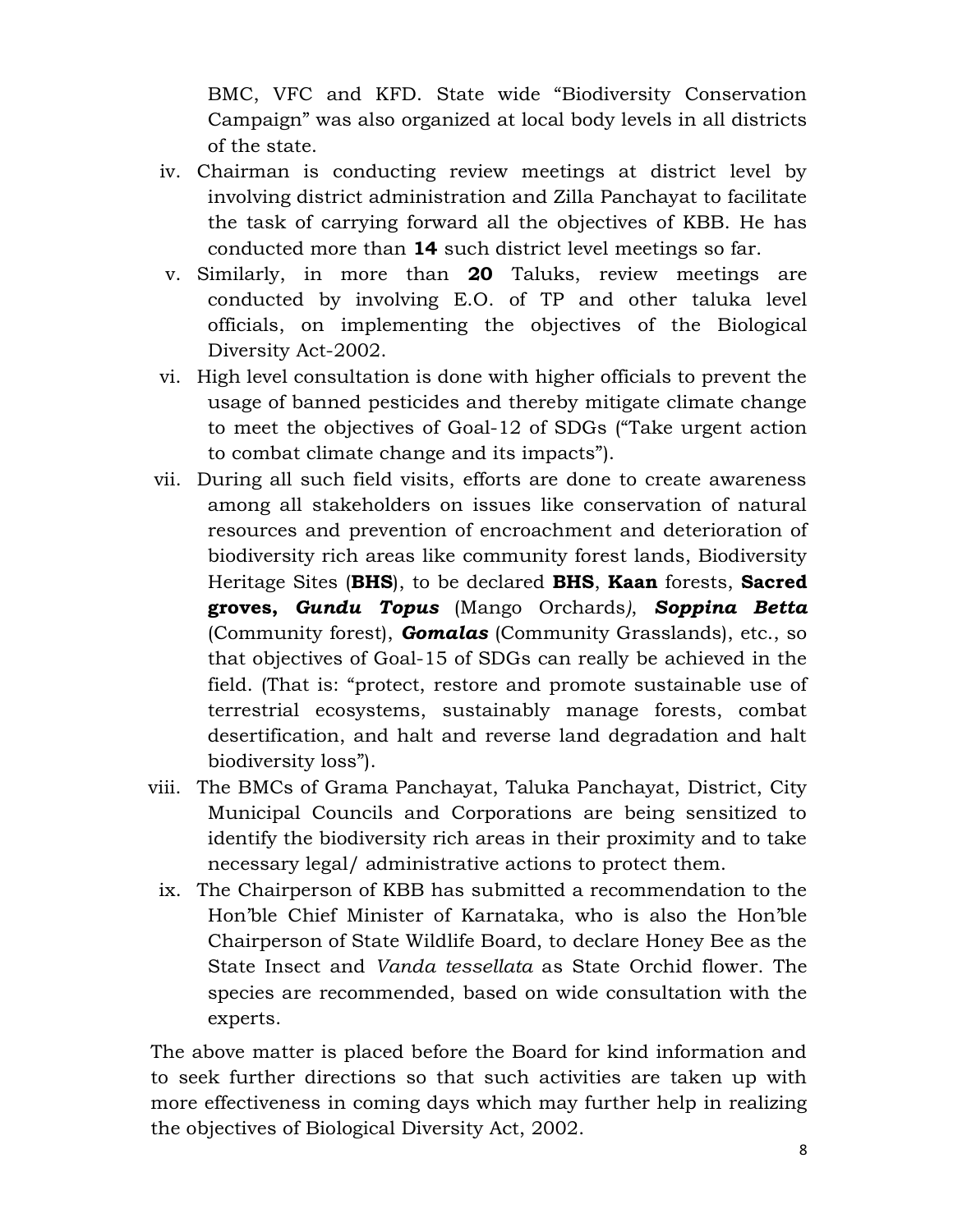# 45/8/1 – Declaration of Biodiversity Heritage Sites:

During the field visits conducted by Hon'ble Chairperson, many BMCs have submitted their resolutions to KBB for declaring certain vital biodiversity rich zones in their area as "Biodiversity Heritage Sites". The approval of the Board is sought to prepare the detailed proposals to declare some of these areas as "Biodiversity Heritage Sites" under section-37 of the Biological Diversity Act- 2002.

The proposed areas are as below:

- a) Kagga paddy region of Aghanashini estuary in Kumata taluk (U.K. dist.)
- b) Karikanamana Temple hills in foot-hills of Western Ghats in Kumata Taluk (U.K. dist.)
- c) Mundige-jaddi bird nest area in Sonda in Sirsi taluk (U.K. dist.)
- d) Antaragange hill in Kolar District.
- e) Sri Lakshmi Adinarayana hill in Gudibande Taluk (Chikkaballapura District)
- f) Mahima Ranga hill in Kuluvanahalli Grama panchayat, Nelamangala (B.Rural District).
- g) Jogimatti in Chitradurga District.
- h) Shakunagiri hill in Sakrayapatna (Shivamogga District).
- i) Urumbi village stretch of Kumaradhara River" in Sullya taluk (Dakshina Kannada district)

# 45/8/2 – Declaration of Geographical Indicators:

Hon'ble Chairman of the Board has received many requests from the public and farmers' forums, to recommend a few agriculturally/ecologically unique crops for giving the status of Geographical Indicators (GI), as per Geographical Indications of Goods (Registration and Protection) Act, 1999. They are found highly deserving by the Chairman during his field visits and interactions with concerned officers, organizations and experts. Hence, Board may recommend the following species to Dept. of Horticulture, GoK, for consideration for giving GI tag.

- 1. Eeshad Mango variety of Ankola taluk (U.K. dist.)
- 2. Kagga Paddy of Kumata (U.K. dist.),
- 3. Rajamudi Paddy in Hassan.